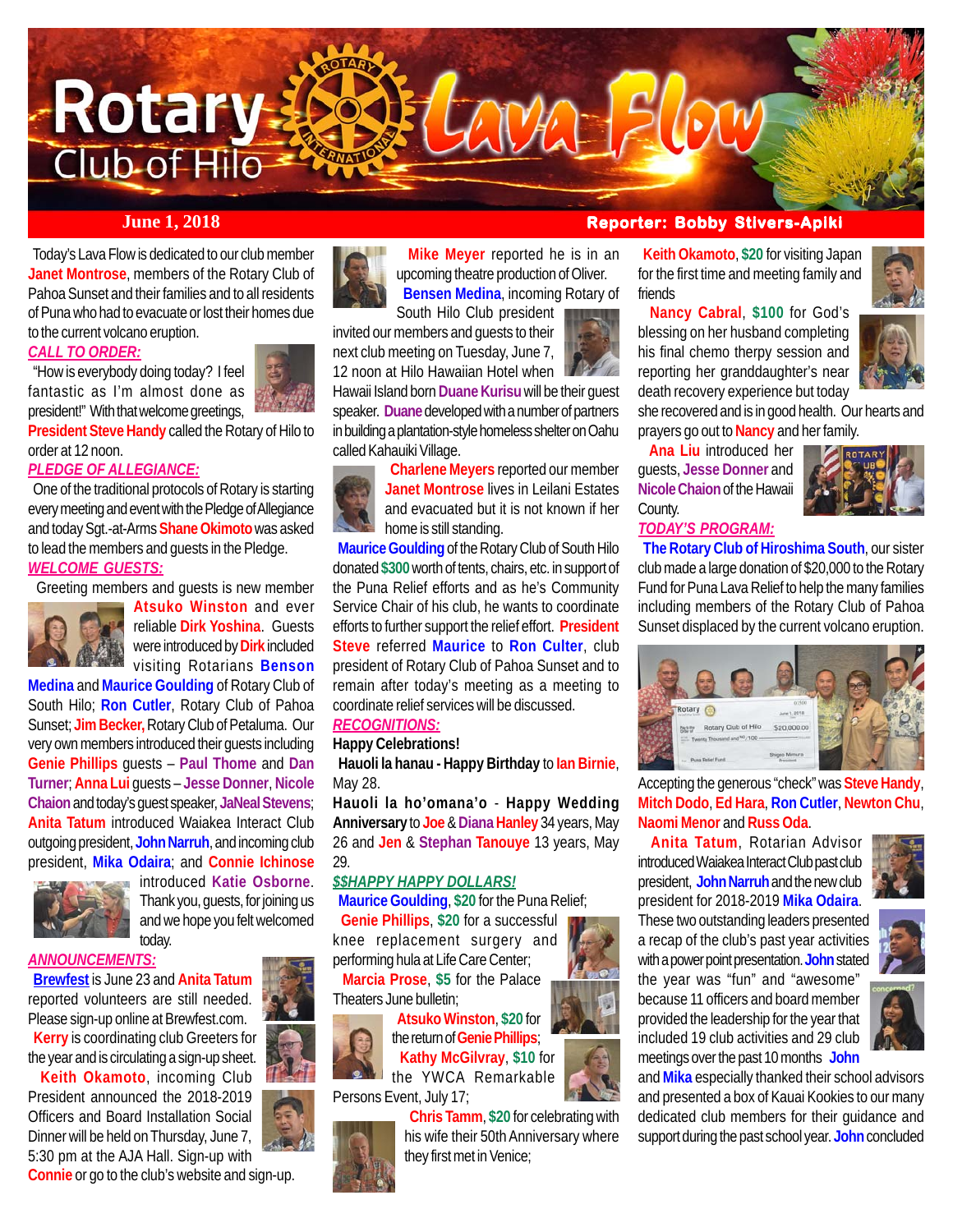#### *Birthdays:*

**Chuck Porter** June 4 **Judy Gibson** June 6 **Kathleen McGilvray** June 7 **Charlene Meyers** June 10 **Jeremiah Leonard** June 11 **Patrick Guillen** June 12 **Dirk Yoshina** June 14 **Jen Tanouye** June 19 **Biff Kennedy** June 21 **Dee Scott** June 25 **Ron Dolan** June 30 **Russ Oda** June 30 **Atsuko Winston** June 30

#### *Club Anniversary:*

**Patty Terada** June 3, 2016 (2) **Mitchell Dodo** June 4, 1999 (19) **Johnalyn Nosaka** June 5, 2015 (3) **Pete Muller** June 20, 2016 (2)

#### *Wedding Anniversary:*

**Stan & Nancy Fortuna** June 2 (7) **Jimmy & Jeanne Yagi** June 7 (38) Dee & Greg Scott June 8 (22) **Cel & Shoshanna Ruwethin** June 14 (13) **Bob & Alice Fujimoto** June 23 (67)

#### *Announcements:*

**June 7- Hilo Rotary Installation AJA Hall June 8 - No Meeting June 15 - Rotary Meeting Gail Takaki, Youth Services (STEM) June 22 - No Meeting June 23 - Brew Fest June 29 - Rotary Meeting Dawn Tavares, Camp Agape**

### *Rotary Club of Hilo Board of Directors*

#### **2017 – 2018:**

- President **Steve Handy, Jr.**
- Past President **Randy Hart**
- President Elect **Keith Okamoto**
- Vice President **Mitch Dodo**
- Co-Secretary **Treena Breyfogle**
- Co-Secretary **Jan Tanouye**
- Treasurer **Corey Kawamoto**
- Sergeant at Arms **Shane Okimoto**
- Rotary Foundations **Malcolm Chun**
- Membership **Connie Ichinose**
- Public Relations **Marcia Prose**
- International Service **Stew Hussey**
- Community Service **Wally Wong**
- Vocational Service **Bobby Stivers-Apiki**
- Club Service **Kui Costa**
- New Generations **Gail Takaki Foundation Chairpersons:**
- Hilo Rotary Club Foundation **Tim Beatty**
- The Rotary Foundation **Malcolm Chun**
- Hawaii Rotary Youth Foundation **Mitchell Dodo**

his presentation with giving his leadership team a " A+" grade for the year. Well done **John** and **Mika** we look forward to supporting you and your team this coming school year.

 **JaNeal Stevens**, East Hawaii Special Olympics Area Director enlighted us about the opportunities and challenges of her organization. "Special Olympics provides yearround sports training and competition to adults and children with intellectual



disabilities. East Hawaii area serves the communities between Kau, Pahoa, Hilo, and Honokaa. Sports offered Track & Field, Swimming, Powerlifting, Bocce ball, Basketball, and Soccer." The East Hawaii Area is the largest area in the State with 200 athletics and 150 teen and adult sponsors. Special Olympics engage in efforts to stop using the "R" word to describe those with intellectual disabilities and the East Hawaii athletics already embrace the word. **JaNeal** reported volunteers are needed, don't need to have special skills "just care and have a good time" helping the youth and adult athletes. The greatest challenge for the East Hawaii Area (EHA) is air travel costs. Their athletes were participating in three competitions on Oahu but due to the significant increase in airfare costs, they only are able to attend one competition. Airfare cost was \$37,000. The trip to Oahu develops lasting memories for everyone involved and the teens and adults always look forwarding to competing on the neighbor island. For more information and to support East Hawaii Special Olympics go to theirwebsite: *www.specialolympicshawaii.org.* **JaNEal** expressed her thanks for allowing her to share about EHA Special Olympics. **President Steve** presented

**JaNeal** with the club's Rotary coffee cup and thanked her for her wonderful presentation.

 **President Steve** noted Subway Stores agreed to support the Puna Lava Relief with a donation of **\$5,000** gift cards and **5,000** meals that starts next week to help residents of Puna. Additionally, **Keith Okamoto** reported that **President Steve** from his own business also donated meals to the Relief efforts. The support of Subway Stores exemplifies the true meaning of Rotary.

 **President Steve** also thanked **Chuck** & **Gay Porter** for hosting a fun time "Hoedown" at their lovely home last weekend.

**FOUR-WAY TEST: Newton Chu**, 22 year Rotarian member reminded us that **Herbert J. Taylor** in the 1940?s was responsible for creating the **Four-Way Test**. Members and guests joined **Newton** in reciting the test and added #5 – Have fun!

*ADJOURNMENT:* **President Steve** reported there seems to be some confusion as to the term of office date officially ends and when the new club administration takes over, so it seems our "fantastic feeling" **President Steve** will be presiding after all until July when incoming President **Keith Okamoto** calls the club to order.



Rotarian Interact Advisors





Photographer:**Eric Anderson**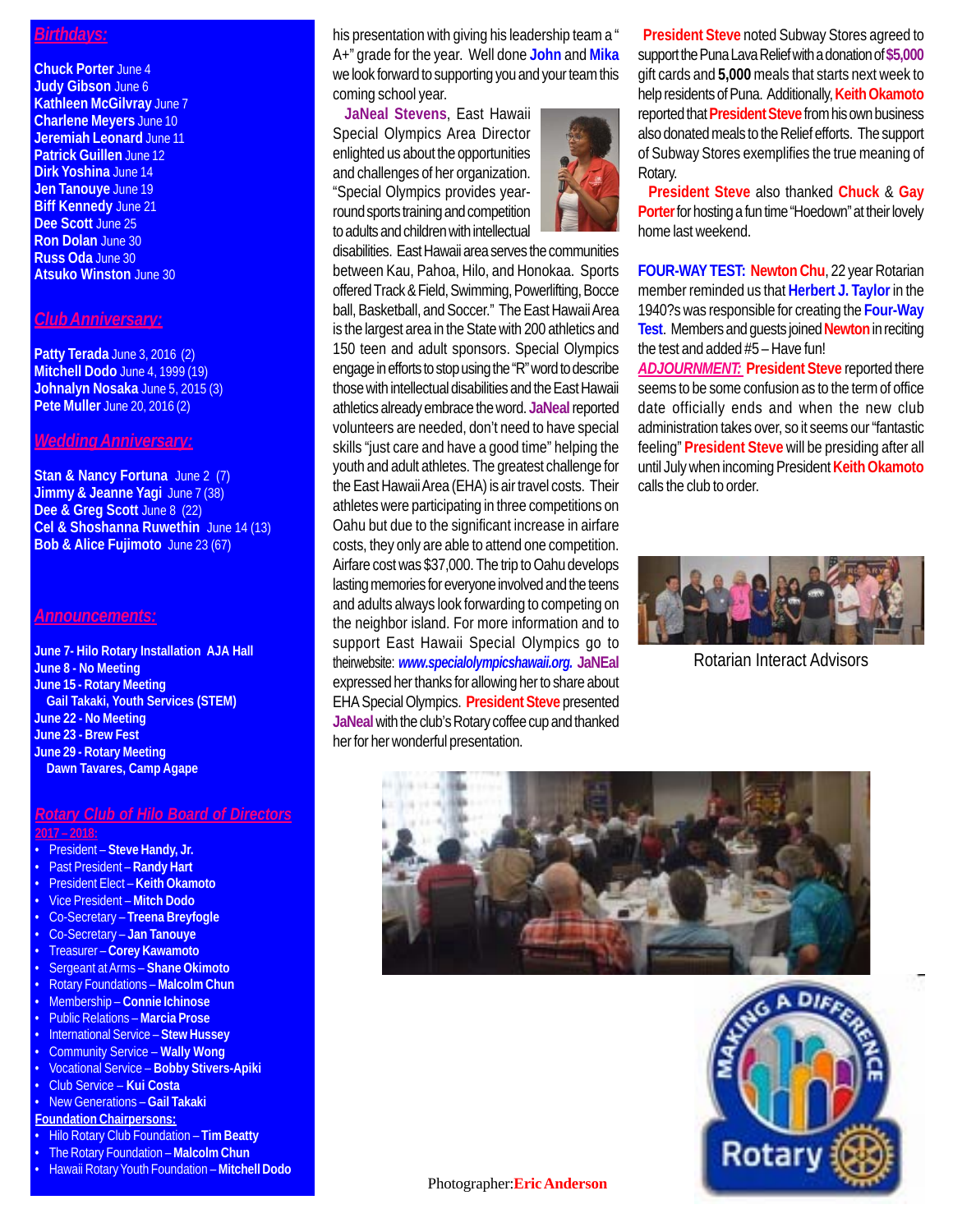

**Rotary Club of Hilo** P.O. Box 7476 Hilo Hawai'i 96720

**President Shigeo Mimura** Hiroshima South Rotary Club Hiroshima Japan

Aloha Mr. Mimura,

We hope all is well with you and the members of the Hiroshima South Rotary Club. On behalf of the Rotary Club of Hilo we would like to say Mahalo Nui Loa for your club's \$20,000.00 donation to the Puna Volcano relief fund. Your contribution will go a long way with helping our community members that have been affected by the lava flow. Once again Mahalo! If you are ever in Hilo please contact us so we can have a BBQ and some cold beers.

#### Aloha,

Steve Handy Jr. **Rotary Club of Hilo President 2017-2018** seshandy@hawaii.rr.com





The Rotary Club of Hilo accepted \$20,000 US dollars from their "sister club", Rotary Club of Hiroshima South at their meeting on Friday, June 1. Their contribution will go toward the Puna Relief Fund with the funds distributed by the Rotary Club of Pahoa Sunset. President Shigeo Mimura, President of Hiroshima-South Rotary sends his club's heartfelt Aloha to our Big Island community. The Rotary Club of Hiroshima South has about 110 members. There will be about 24 Hiroshima South Rotarians on their annual visit with the Rotary Club of Hilo and 6 Hiroshima students doing homestay with the Waiakea High School Interact Club members from Aug 17 to 21.

Photo: Past President Ed Hara and President Shigeo Mimura is shown on Ed's recent visit to Hiroshima in October.

Check photo: L-R Rotary Club of Hilo President Steve Handy, Mitchell Dodo (PP), Ed Hara (PP), Ron Cutler (Pahoa Sunset Rotary President), Newton Chu (PP), Naomi Menor and Russell Oda (PP). PP = past president of Rotary Club of Hilo.